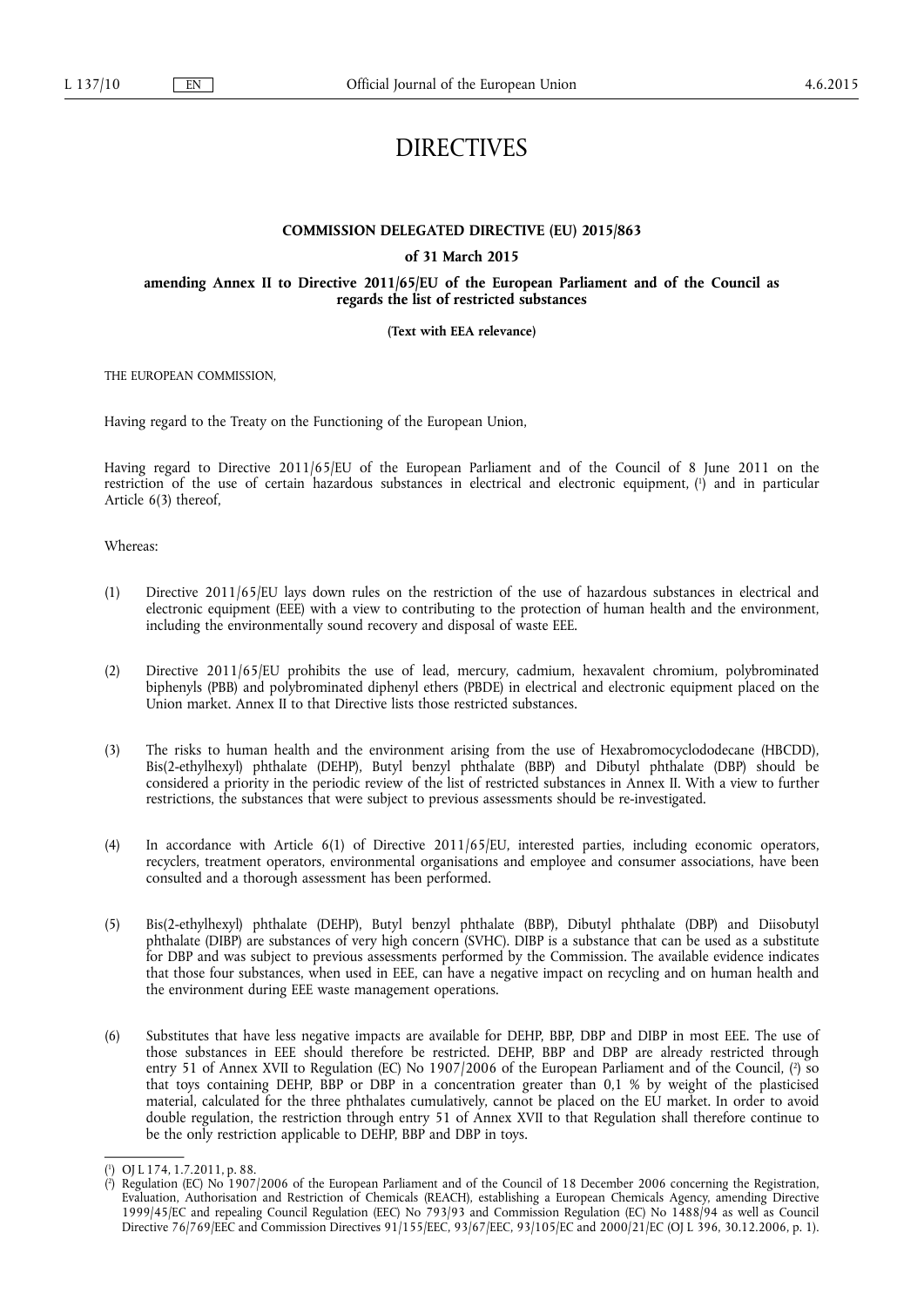- (7) In order to facilitate transition and to mitigate possible socioeconomic impacts, an appropriate transition period should be granted, which will allow economic operators to apply for exemptions from the substance restrictions in accordance with Article 5 of Directive 2011/65/EU. The longer innovation cycles for medical devices and monitoring and control instruments should be taken into account while determining the transitional period. The restriction of the use of DEHP, BBP, DBP and DIBP should therefore apply to medical devices, including in vitro medical devices, and monitoring and control instruments, including industrial monitoring and control instruments, from 22 July 2021.
- (8) Any adaptation of Annex III or IV to Directive 2011/65/EU to exempt applications in relation to DEHP or DBP should take place in a manner which, in order to avoid double regulation and unnecessary burden, ensures coherence with the administration of any authorisation granted under Regulation (EC) No 1907/2006 in relation to the incorporation of those substances in EEE. Operators considering whether to apply for exemptions under Directive 2011/65/EU should be aware that such exemptions may cover the entire life cycle of the EEE, including the manufacturing phase.
- (9) Directive 2011/65/EU should therefore be amended accordingly,

HAS ADOPTED THIS DIRECTIVE:

#### *Article 1*

Annex II to Directive 2011/65/EU is replaced by the text in the Annex to this Directive.

### *Article 2*

Member States shall adopt and publish, by 31 December 2016 at the latest, the laws, regulations and administrative provisions necessary to comply with this Directive. They shall forthwith communicate to the Commission the text of those provisions.

They shall apply those provisions from 22 July 2019.

When Member States adopt those provisions, they shall contain a reference to this Directive or be accompanied by such a reference on the occasion of their official publication. Member States shall determine how such reference is to be made.

2. Member States shall communicate to the Commission the text of the main provisions of national law which they adopt in the field covered by this Directive.

### *Article 3*

This Directive shall enter into force on the twentieth day following that of its publication in the *Official Journal of the European Union*.

*Article 4* 

This Directive is addressed to the Member States.

Done at Brussels, 31 March 2015.

*For the Commission The President*  Jean-Claude JUNCKER